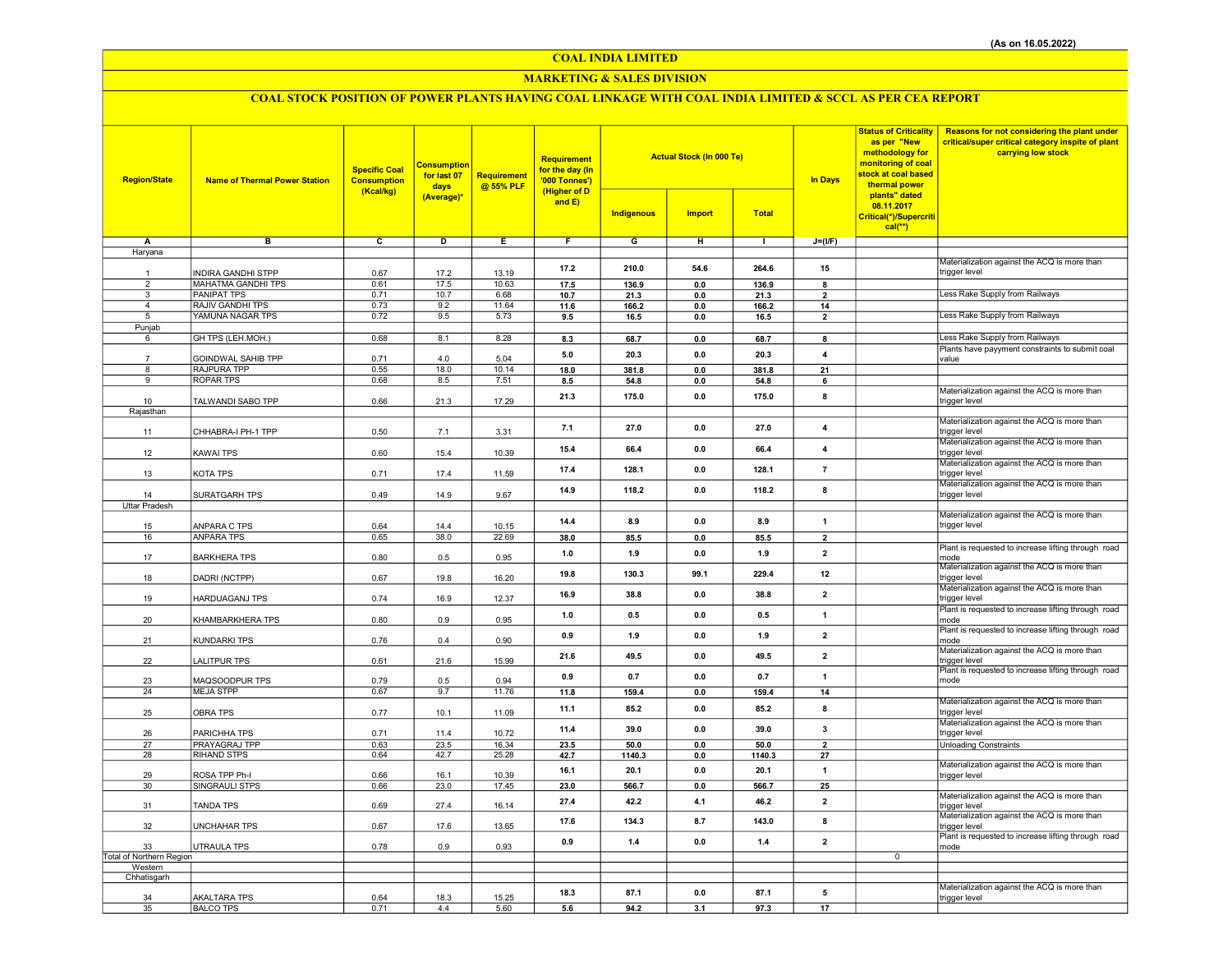#### COAL INDIA LIMITED

## MARKETING & SALES DIVISION

## COAL STOCK POSITION OF POWER PLANTS HAVING COAL LINKAGE WITH COAL INDIA LIMITED & SCCL AS PER CEA REPORT

| <b>Region/State</b>  | <b>Name of Thermal Power Station</b>                | <b>Specific Coal</b><br><b>Consumption</b><br>(Kcal/kg) | <b>Consumption</b><br>for last 07<br>days<br>(Average)* | <b>Requirement</b><br>@ 55% PLF | <b>Requirement</b><br>for the day (In<br>'000 Tonnes')<br>(Higher of D<br>and $E$ ) | Indigenous   | <b>Actual Stock (In 000 Te)</b><br><b>Import</b> | <b>Total</b> | <b>In Days</b>          | <b>Status of Criticality</b><br>as per "New<br>methodology for<br>monitoring of coal<br>stock at coal based<br>thermal power<br>plants" dated<br>08.11.2017<br>Critical(*)/Supercriti<br>$cal(**)$ | Reasons for not considering the plant under<br>critical/super critical category inspite of plant<br>carrying low stock |
|----------------------|-----------------------------------------------------|---------------------------------------------------------|---------------------------------------------------------|---------------------------------|-------------------------------------------------------------------------------------|--------------|--------------------------------------------------|--------------|-------------------------|----------------------------------------------------------------------------------------------------------------------------------------------------------------------------------------------------|------------------------------------------------------------------------------------------------------------------------|
| Α                    | в                                                   | c                                                       | D                                                       | Е.                              | F.                                                                                  | G            | н                                                | л.           | $J=(I/F)$               |                                                                                                                                                                                                    |                                                                                                                        |
|                      |                                                     |                                                         |                                                         |                                 |                                                                                     |              |                                                  |              |                         |                                                                                                                                                                                                    | Materialization against the ACQ is more than                                                                           |
| 36                   | <b>BANDAKHAR TPP</b>                                | 0.71                                                    | 4.2                                                     | 2.81                            | 4.2                                                                                 | 13.0         | 0.0                                              | 13.0         | 3                       |                                                                                                                                                                                                    | trigger level                                                                                                          |
| 37                   | <b>BARADARHA TPS</b>                                | 0.77                                                    | 20.2                                                    | 12.25                           | 20.2                                                                                | 182.8        | 0.0                                              | 182.8        | 9                       |                                                                                                                                                                                                    |                                                                                                                        |
| 38                   | <b>BHILAI TPS</b>                                   | 0.76                                                    | 8.1                                                     | 5.01                            | 8.1                                                                                 | 82.6         | 0.0                                              | 82.6         | 10                      |                                                                                                                                                                                                    | Materialization against the ACQ is more than                                                                           |
| 39                   | <b>BINJKOTE TPP</b>                                 | 0.75                                                    | 0.0                                                     | 5.95                            | 6.0                                                                                 | 25.1         | 0.0                                              | 25.1         | 4                       |                                                                                                                                                                                                    | trigger level                                                                                                          |
| 40                   | <b>DSPM TPS</b>                                     | 0.69                                                    | 8.3                                                     | 4.56                            | 8.3                                                                                 | 12.2         | 0.0                                              | 12.2         | -1                      |                                                                                                                                                                                                    |                                                                                                                        |
| 41                   | <b>KORBA STPS</b>                                   | 0.67                                                    | 45.4                                                    | 22.94                           | 45.4                                                                                | 457.2        | 0.0                                              | 457.2        | 10                      |                                                                                                                                                                                                    |                                                                                                                        |
| 42                   | <b>KORBA-WEST TPS</b>                               | 0.78                                                    | 17.9                                                    | 13.79                           | 17.9                                                                                | 210.8        | 0.0                                              | 210.8        | 12                      |                                                                                                                                                                                                    |                                                                                                                        |
| 43                   | <b>LARA TPP</b>                                     | 0.66                                                    | 25.6                                                    | 13.92                           | 25.6                                                                                | 261.0        | 0.0                                              | 261.0        | 10                      |                                                                                                                                                                                                    |                                                                                                                        |
| 44                   | NAWAPARA TPP                                        | 0.79                                                    | 3.6                                                     | 6.28                            | 6.3                                                                                 | 16.2         | 0.0                                              | 16.2         | 3                       |                                                                                                                                                                                                    | Materialization against the ACQ is more than<br>trigger level                                                          |
|                      |                                                     |                                                         |                                                         |                                 |                                                                                     |              |                                                  |              | 9                       |                                                                                                                                                                                                    | Supply restricted considering high stock at their                                                                      |
| 45                   | PATHADI TPP                                         | 0.65                                                    | 5.7                                                     | 5.18                            | 5.7                                                                                 | 52.3         | 0.0                                              | 52.3         |                         |                                                                                                                                                                                                    | end                                                                                                                    |
| 46                   | <b>SIPAT STPS</b>                                   | 0.68                                                    | 32.4                                                    | 26.62                           | 32.4                                                                                | 498.2        | 0.0                                              | 498.2        | 15                      |                                                                                                                                                                                                    |                                                                                                                        |
| 47                   | TAMNAR TPP                                          | 0.84                                                    | 26.6                                                    | 26.52                           | 26.6                                                                                | 147.9        | 0.0                                              | 147.9        | 6                       |                                                                                                                                                                                                    | Materialization against the ACQ is more than<br>trigger level                                                          |
|                      |                                                     |                                                         |                                                         |                                 |                                                                                     |              |                                                  |              |                         |                                                                                                                                                                                                    | Materialization against the ACQ is more than                                                                           |
| 48                   | UCHPINDA TPP                                        | 0.75                                                    | 17.4                                                    | 14.22                           | 17.4                                                                                | 82.6         | 0.0                                              | 82.6         | 5                       |                                                                                                                                                                                                    | trigger level                                                                                                          |
| Gujarat              |                                                     |                                                         |                                                         |                                 |                                                                                     |              |                                                  |              |                         |                                                                                                                                                                                                    |                                                                                                                        |
|                      |                                                     |                                                         |                                                         |                                 | 6.8                                                                                 | 34.2         | 0.0                                              | 34.2         | 5                       |                                                                                                                                                                                                    | Materialization against the ACQ is more than<br>trigger level                                                          |
| 49<br>50             | <b>GANDHI NAGAR TPS</b><br>SABARMATI (D-F STATIONS) | 0.69<br>0.57                                            | 6.8<br>4.6                                              | 5.71<br>2.74                    | 4.6                                                                                 | 19.7         | 60.6                                             | 80.3         | #REF!                   |                                                                                                                                                                                                    |                                                                                                                        |
|                      |                                                     |                                                         |                                                         |                                 |                                                                                     |              |                                                  |              |                         |                                                                                                                                                                                                    | Materialization against the ACQ is more than                                                                           |
| 51                   | <b>UKAI TPS</b>                                     | 0.67                                                    | 12.4                                                    | 9.85                            | 12.4                                                                                | 27.8         | 0.0                                              | 27.8         | $\overline{2}$          |                                                                                                                                                                                                    | trigger level                                                                                                          |
|                      |                                                     |                                                         |                                                         |                                 | 27.4                                                                                | 157.2        | 0.0                                              | 157.2        | 6                       |                                                                                                                                                                                                    | Materialization against the ACQ is more than                                                                           |
| 52                   | <b>WANAKBORI TPS</b>                                | 0.67                                                    | 27.4                                                    | 20.22                           |                                                                                     |              |                                                  |              |                         |                                                                                                                                                                                                    | trigger level                                                                                                          |
| Madhya Pradesh<br>53 | <b>AMARKANTAK EXT TPS</b>                           | 0.65                                                    | 2.9                                                     | 1.80                            | 2.9                                                                                 | 51.2         | 0.0                                              | 51.2         | 18                      |                                                                                                                                                                                                    |                                                                                                                        |
| 54                   | <b>ANUPPUR TPP</b>                                  | 0.65                                                    | 18.0                                                    | 10.31                           | 18.0                                                                                | 95.0         | 0.0                                              | 95.0         | 5                       |                                                                                                                                                                                                    |                                                                                                                        |
|                      |                                                     |                                                         |                                                         |                                 |                                                                                     |              |                                                  |              |                         |                                                                                                                                                                                                    | Materialization against the ACQ is more than                                                                           |
| 55                   | <b>BINA TPS</b>                                     | 0.74                                                    | 7.1                                                     | 4.88                            | 7.1                                                                                 | 34.6         | 0.0                                              | 34.6         | 5                       |                                                                                                                                                                                                    | trigger level                                                                                                          |
|                      |                                                     |                                                         |                                                         |                                 | 18.6                                                                                | 36.8         | 50.9                                             | 87.8         | 5                       |                                                                                                                                                                                                    | Materialization against the ACQ is more than                                                                           |
| 56                   | <b>GADARWARA TPP</b>                                | 0.66                                                    | 18.6                                                    | 13.93                           |                                                                                     |              |                                                  |              |                         |                                                                                                                                                                                                    | trigger level<br>Materialization against the ACQ is more than                                                          |
| 57                   | <b>KHARGONE STPP</b>                                | 0.60                                                    | 12.5                                                    | 10.45                           | 12.5                                                                                | 101.2        | 103.4                                            | 204.5        | 16                      |                                                                                                                                                                                                    | trigger level                                                                                                          |
| 58                   | SANJAY GANDHI TPS                                   | 0.82                                                    | 16.2                                                    | 14.57                           | 16.2                                                                                | 40.4         | 0.0                                              | 40.4         | $\overline{2}$          |                                                                                                                                                                                                    | Non payment of dues                                                                                                    |
| 59                   | SATPURA TPS                                         | 0.67                                                    | 7.4                                                     | 11.79                           | 11.8                                                                                | 47.4         | 0.0                                              | 47.4         | 4                       |                                                                                                                                                                                                    | Non Payment of Dues                                                                                                    |
|                      |                                                     |                                                         |                                                         |                                 | 7.8                                                                                 | 28.0         | 0.0                                              | 28.0         | 4                       |                                                                                                                                                                                                    | Materialization against the ACQ is more than<br>trigger level                                                          |
| 60<br>61             | <b>SEIONI TPP</b><br>SHREE SINGAJI TPP              | 0.64<br>0.71                                            | 7.8<br>31.4                                             | 5.06<br>23.50                   | 31.4                                                                                | 144.6        | 0.0                                              | 144.6        | 5                       |                                                                                                                                                                                                    | Non Payment of Dues                                                                                                    |
| 62                   | <b>VINDHYACHAL STPS</b>                             | 0.69                                                    | 62.8                                                    | 43.60                           | 62.8                                                                                | 1618.9       | 0.0                                              | 1618.9       | 26                      |                                                                                                                                                                                                    |                                                                                                                        |
| Maharashtra          |                                                     |                                                         |                                                         |                                 |                                                                                     |              |                                                  |              |                         |                                                                                                                                                                                                    |                                                                                                                        |
|                      |                                                     |                                                         |                                                         |                                 | 18.0                                                                                | 12.5         | 0.0                                              | 12.5         | 1                       |                                                                                                                                                                                                    | Materialization against the ACQ is more than                                                                           |
| 63                   | <b>AMRAVATI TPS</b>                                 | 0.62                                                    | 18.0                                                    | 11.07                           |                                                                                     |              |                                                  |              |                         |                                                                                                                                                                                                    | trigger level<br>Non payment of dues                                                                                   |
| 64<br>65             | <b>BHUSAWAL TPS</b><br><b>BUTIBORI TPP</b>          | 0.72<br>0.67                                            | 17.4<br>0.0                                             | 11.44<br>5.31                   | 17.4<br>5.3                                                                         | 42.6<br>59.7 | 0.0<br>0.0                                       | 42.6<br>59.7 | $\overline{2}$<br>11    |                                                                                                                                                                                                    |                                                                                                                        |
| 66                   | CHANDRAPUR(MAHARASHTRA) STPS                        | 0.78                                                    | 40.8                                                    | 30.17                           | 40.8                                                                                | 274.3        | 0.0                                              | 274.3        | $\overline{7}$          |                                                                                                                                                                                                    | Non payment of dues                                                                                                    |
|                      |                                                     |                                                         |                                                         |                                 |                                                                                     |              |                                                  |              |                         |                                                                                                                                                                                                    | Materialization against the ACQ is more than                                                                           |
| 67                   | <b>DAHANU TPS</b>                                   | 0.62                                                    | 6.8                                                     | 4.09                            | 6.8                                                                                 | 2.7          | 0.1                                              | 2.8          | $\mathbf 0$             |                                                                                                                                                                                                    | trigger level                                                                                                          |
|                      |                                                     |                                                         |                                                         |                                 | 6.8                                                                                 | 59.5         | 0.0                                              | 59.5         | 9                       |                                                                                                                                                                                                    | Materialization against the ACQ is more than                                                                           |
| 68                   | DHARIWAL TPP                                        | 0.67                                                    | 6.8                                                     | 5.34                            |                                                                                     |              |                                                  |              |                         |                                                                                                                                                                                                    | trigger level<br>Materialization against the ACQ is more than                                                          |
| 69                   | <b>GMR WARORA TPS</b>                               | 0.67                                                    | 8.0                                                     | 5.29                            | 8.0                                                                                 | 64.1         | 0.0                                              | 64.1         | 8                       |                                                                                                                                                                                                    | trigger level                                                                                                          |
|                      |                                                     |                                                         |                                                         |                                 | 20.2                                                                                |              | $0.0\,$                                          | 120.7        |                         |                                                                                                                                                                                                    | Materialization against the ACQ is more than                                                                           |
| 70                   | KHAPARKHEDA TPS                                     | 0.89                                                    | 20.2                                                    | 15.72                           |                                                                                     | 120.7        |                                                  |              | 6                       |                                                                                                                                                                                                    | trigger level                                                                                                          |
| 71                   | <b>KORADI TPS</b>                                   | 0.76                                                    | 30.4                                                    | 22.08                           | 30.4                                                                                | 58.8         | $0.0\,$                                          | 58.8         | $\overline{\mathbf{2}}$ |                                                                                                                                                                                                    | Non payment of dues<br>Materialization against the ACQ is more than                                                    |
| 72                   | <b>MAUDA TPS</b>                                    | 0.70                                                    | 28.1                                                    | 21.29                           | 28.1                                                                                | 63.6         | 24.6                                             | 88.2         | $\mathbf{3}$            |                                                                                                                                                                                                    | trigger level                                                                                                          |
| 73                   | <b>NASIK TPS</b>                                    | 0.81                                                    | 9.6                                                     | 6.72                            | 9.6                                                                                 | 16.0         | 0.0                                              | 16.0         | $\overline{2}$          |                                                                                                                                                                                                    | Non payment of dues                                                                                                    |
| 74                   | <b>PARAS TPS</b>                                    | 0.74                                                    | 6.2                                                     | 4.90                            | 6.2                                                                                 | 74.5         | 0.0                                              | 74.5         | 12                      |                                                                                                                                                                                                    | Non payment of dues                                                                                                    |
| 75                   | <b>PARLITPS</b>                                     | 0.67                                                    | 7.4                                                     | 6.65                            | 7.4                                                                                 | 105.4        | 0.0                                              | 105.4        | 14                      |                                                                                                                                                                                                    | Non payment of dues                                                                                                    |
|                      |                                                     |                                                         |                                                         |                                 | 14.0                                                                                | 55.4         | 2.2                                              | 57.6         | 4                       |                                                                                                                                                                                                    | Materialization against the ACQ is more than                                                                           |
| 76                   | SOLAPUR STPS                                        | 0.56                                                    | 14.0                                                    | 9.73                            |                                                                                     |              |                                                  |              |                         |                                                                                                                                                                                                    | trigger level<br>Materialization against the ACQ is more than                                                          |
| 77                   | <b>TIRORA TPS</b>                                   | 0.66                                                    | 41.4                                                    | 28.73                           | 41.4                                                                                | 188.8        | 0.0                                              | 188.8        | 5                       |                                                                                                                                                                                                    | trigger level                                                                                                          |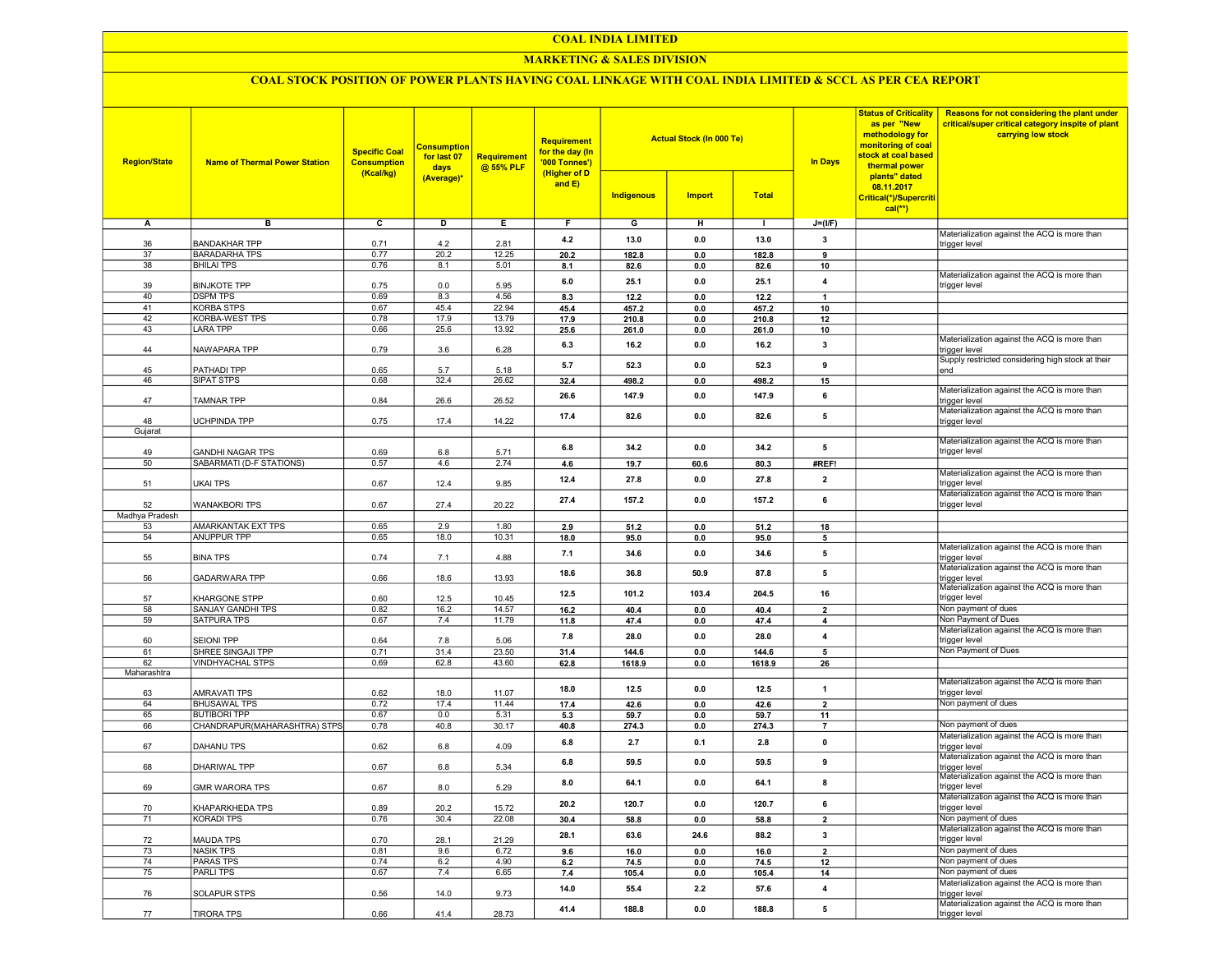#### COAL INDIA LIMITED

## MARKETING & SALES DIVISION

# COAL STOCK POSITION OF POWER PLANTS HAVING COAL LINKAGE WITH COAL INDIA LIMITED & SCCL AS PER CEA REPORT

| <b>Region/State</b>        | <b>Name of Thermal Power Station</b>     | <b>Specific Coal</b><br><b>Consumption</b><br>(Kcal/kg) | <b>Consumption</b><br>for last 07<br>days | <b>Requirement</b><br>@ 55% PLF | Requirement<br>for the day (In<br>'000 Tonnes')<br>(Higher of D |                   | <b>Actual Stock (In 000 Te)</b> |               | In Days                  | <b>Status of Criticality</b><br>as per "New<br>methodology for<br>monitoring of coal<br>stock at coal based<br>thermal power<br>plants" dated | Reasons for not considering the plant under<br>critical/super critical category inspite of plant<br>carrying low stock |
|----------------------------|------------------------------------------|---------------------------------------------------------|-------------------------------------------|---------------------------------|-----------------------------------------------------------------|-------------------|---------------------------------|---------------|--------------------------|-----------------------------------------------------------------------------------------------------------------------------------------------|------------------------------------------------------------------------------------------------------------------------|
|                            |                                          |                                                         | (Average)*                                |                                 | and $E$ )                                                       | <b>Indigenous</b> | <b>Import</b>                   | <b>Total</b>  |                          | 08.11.2017<br>Critical(*)/Supercriti<br>$cal(**)$                                                                                             |                                                                                                                        |
| Α                          | B                                        | $\overline{\mathsf{c}}$                                 | D                                         | Е                               | F                                                               | G                 | H                               | $\mathbf{I}$  | $J=(I/F)$                |                                                                                                                                               |                                                                                                                        |
| 78                         | WARDHA WARORA TPP                        | 0.66                                                    | 4.2                                       | 4.71                            | 4.7                                                             | 145.9             | 0.0                             | 145.9         | 31                       |                                                                                                                                               |                                                                                                                        |
| Total of Western Region    |                                          |                                                         |                                           |                                 |                                                                 |                   |                                 |               |                          | $\overline{0}$                                                                                                                                |                                                                                                                        |
| Southern<br>Andhra Pradesh |                                          |                                                         |                                           |                                 |                                                                 |                   |                                 |               |                          |                                                                                                                                               |                                                                                                                        |
| 79                         | DAMODARAM SANJEEVAIAH TPS                | 0.66                                                    | 13.2                                      | 13.85                           | 13.8                                                            | 51.7              | 0.0                             | 51.7          | 4                        |                                                                                                                                               | Materialization against the ACQ is more than<br>trigger level                                                          |
| 80                         | Dr. N.TATA RAO TPS                       | 0.77                                                    | 26.9                                      | 17.90                           | 26.9                                                            | 89.0              | 0.0                             | 89.0          | 3                        |                                                                                                                                               | Materialization against the ACQ is more than<br>trigger level                                                          |
| 81                         | PAINAMPURAM TPP                          | 0.59                                                    | 14.3                                      | 10.21                           | 14.3                                                            | 119.5             | 72.6                            | 192.1         | 13                       |                                                                                                                                               | Materialization against the ACQ is more than<br>trigger level                                                          |
| 82                         | RAYALASEEMA TPS                          | 0.76                                                    | 20.8                                      | 16.60                           | 20.8                                                            | 32.4              | 0.0                             | 32.4          | $\overline{2}$           |                                                                                                                                               | Materialization against the ACQ is more than<br>trigger level                                                          |
| 83                         | <b>SIMHADRI</b>                          | 0.78                                                    | 25.9                                      | 20.54                           | 25.9                                                            | 237.8             | 46.4                            | 284.2         | 11                       |                                                                                                                                               | Materialization against the ACQ is more than<br>trigger level                                                          |
| 84                         | SGPL TPP                                 | 0.53                                                    | 16.5                                      | 9.26                            | 16.5                                                            | 9.2               | 108.2                           | 117.4         | $\overline{7}$           |                                                                                                                                               | Materialization against the ACQ is more than<br>trigger level                                                          |
| 85<br>Karnataka            | <b>VIZAG TPP</b>                         | 0.67                                                    | 8.9                                       | 9.20                            | 9.2                                                             | 90.6              | 0.0                             | 90.6          | 10                       |                                                                                                                                               | Less Supply of rakes from Railways                                                                                     |
| 86                         | <b>BELLARY TPS</b>                       | 0.63                                                    | 18.9                                      | 14.23                           | 18.9                                                            | 85.5              | 0.0                             | 85.5          | 5                        |                                                                                                                                               | Materialization against the ACQ is more than<br>trigger level                                                          |
| 87                         | KUDGI STPP                               | 0.63                                                    | 21.0                                      | 19.90                           | 21.0                                                            | 69.4              | 17.4                            | 86.8          | 4                        |                                                                                                                                               | Materialization against the ACQ is more than<br>trigger level                                                          |
| 88                         | RAICHUR TPS                              | 0.66                                                    | 21.8                                      | 14.98                           | 21.8                                                            | 63.2              | 0.0                             | 63.2          | $\overline{\mathbf{3}}$  |                                                                                                                                               | Materialization against the ACQ is more than<br>trigger level                                                          |
| 89                         | YERMARUS TPP                             | 0.62                                                    | 14.3                                      | 13.09                           | 14.3                                                            | 97.2              | 0.0                             | 97.2          | $\overline{7}$           |                                                                                                                                               | Materialization against the ACQ is more than<br>trigger level                                                          |
| <b>Tamil Nadu</b>          |                                          |                                                         |                                           |                                 |                                                                 |                   |                                 |               |                          |                                                                                                                                               |                                                                                                                        |
| 90                         | <b>METTUR TPS</b>                        | 0.81                                                    | 5.2                                       | 8.98                            | 9.0                                                             | 116.1             | 0.0                             | 116.1         | 13                       |                                                                                                                                               | Materialization against the ACQ is more than<br>trigger level                                                          |
| 91                         | METTUR TPS - II                          | 0.78                                                    | 5.9                                       | 6.16                            | 6.2                                                             | 67.2              | 0.0                             | 67.2          | 11                       |                                                                                                                                               | Materialization against the ACQ is more than<br>trigger level<br>Materialization against the ACQ is more than          |
| 92                         | NORTH CHENNAI TPS                        | 0.82                                                    | 20.4                                      | 19.78                           | 20.4                                                            | 104.8             | 0.0                             | 104.8         | 5                        |                                                                                                                                               | trigger level<br>Materialization against the ACQ is more than                                                          |
| 93                         | <b>TUTICORIN TPS</b>                     | 0.96                                                    | 4.3                                       | 13.31                           | 13.3                                                            | 106.3             | 0.0                             | 106.3         | 8                        |                                                                                                                                               | trigger level<br>Materialization against the ACQ is more than                                                          |
| 94<br>Telangana            | <b>VALLUR TPP</b>                        | 0.72                                                    | 19.5                                      | 14.26                           | 19.5                                                            | 144.5             | 0.0                             | 144.5         | $\overline{7}$           |                                                                                                                                               | trigger level                                                                                                          |
| 95                         | <b>BHADRADRI TPP</b>                     | 0.69                                                    | 11.1                                      | 9.83                            | 11.1                                                            | 94.7              | 0.0                             | 94.7          | $\mathbf{a}$             |                                                                                                                                               |                                                                                                                        |
| 96                         | KAKATIYA TPS                             | 0.57                                                    | 13.9                                      | 8.33                            | 13.9                                                            | 148.4             | 0.0                             | 148.4         | 11                       |                                                                                                                                               |                                                                                                                        |
| 97                         | <b>KOTHAGUDEM TPS (NEW)</b>              | 0.64                                                    | 11.0                                      | 8.46                            | 11.0                                                            | 99.8              | 0.0                             | 99.8          | 9                        |                                                                                                                                               |                                                                                                                        |
| 98                         | KOTHAGUDEM TPS (STAGE-7)                 | 0.50                                                    | 9.4                                       | 5.23                            | 9.4                                                             | 30.4              | 0.0                             | 30.4          | $\overline{\mathbf{3}}$  |                                                                                                                                               |                                                                                                                        |
| 99                         | <b>RAMAGUNDEM STPS</b>                   | 0.62                                                    | 31.0                                      | 21.33                           | 31.0                                                            | 141.8             | 0.0                             | 141.8         | 5                        |                                                                                                                                               |                                                                                                                        |
| 100<br>101                 | RAMAGUNDEM-B TPS<br><b>SINGARENI TPP</b> | 0.77<br>0.58                                            | 0.9<br>8.8                                | 0.64<br>9.12                    | 0.9<br>9.1                                                      | 10.5<br>112.4     | 0.0<br>0.0                      | 10.5<br>112.4 | 12<br>12                 |                                                                                                                                               |                                                                                                                        |
| Total of Southern Region   |                                          |                                                         |                                           |                                 |                                                                 |                   |                                 |               |                          | $\overline{0}$                                                                                                                                |                                                                                                                        |
| Eastern                    |                                          |                                                         |                                           |                                 |                                                                 |                   |                                 |               |                          |                                                                                                                                               |                                                                                                                        |
| Bihar                      |                                          |                                                         |                                           |                                 |                                                                 |                   |                                 |               |                          |                                                                                                                                               |                                                                                                                        |
| 102                        | <b>BARAUNI TPS</b>                       | 0.63                                                    | 6.9                                       | 5.90                            | 6.9                                                             | 51.7              | 0.0                             | 51.7          | 8                        |                                                                                                                                               |                                                                                                                        |
| 103                        | <b>BARH I</b>                            | 0.67                                                    | 7.9                                       | 5.84                            | 7.9                                                             | 65.6              | 0.0                             | 65.6          | 8                        |                                                                                                                                               |                                                                                                                        |
| 104                        | <b>BARH II</b>                           | 0.67                                                    | 15.8                                      | 11.67                           | 15.8                                                            | 131.1             | 0.0                             | 131.1         | 8                        |                                                                                                                                               | Materialization against the ACQ is more than                                                                           |
| 105                        | KAHALGAON TPS                            | 0.80                                                    | 32.7                                      | 24.62                           | 32.7                                                            | 170.0             | 24.2                            | 194.2         | 6                        |                                                                                                                                               | trigger level<br>Materialization against the ACQ is more than                                                          |
| 106<br>107                 | MUZAFFARPUR TPS<br><b>NABINAGAR STPP</b> | 0.77<br>0.58                                            | 5.2<br>17.8                               | 3.95<br>15.21                   | 5.2                                                             | 65.7<br>160.5     | 0.0<br>0.0                      | 65.7<br>160.5 | 13<br>9                  |                                                                                                                                               | trigger level                                                                                                          |
|                            |                                          |                                                         |                                           |                                 | 17.8                                                            |                   |                                 |               |                          |                                                                                                                                               | Materialization against the ACQ is more than                                                                           |
| 108<br>Jharkhand           | NABINAGAR TPP                            | 0.69                                                    | 14.3                                      | 9.06                            | 14.3                                                            | 45.8              | 0.0                             | 45.8          | $\mathbf{3}$             |                                                                                                                                               | trigger level                                                                                                          |
| 109                        | BOKARO TPS 'A' EXP                       | 0.57                                                    | 5.4                                       | 3.78                            | 5.4                                                             | 103.4             | 0 <sub>0</sub>                  | 103.4         | 19                       |                                                                                                                                               |                                                                                                                        |
| 110                        | CHANDRAPURA(DVC) TPS                     | 0.61                                                    | 4.2                                       | 4.06                            | 4.2                                                             | 145.8             | 16.0                            | 161.8         | 39                       |                                                                                                                                               |                                                                                                                        |
| 111                        | <b>JOJOBERA TPS</b>                      | 0.69                                                    | 3.6                                       | 2.18                            | 3.6                                                             | 32.0              | 0.0                             | 32.0          | 9                        |                                                                                                                                               |                                                                                                                        |
| 112                        | <b>KODARMA TPP</b>                       | 0.62                                                    | 14.0                                      | 8.23                            | 14.0                                                            | 100.2             | 2.0                             | 102.2         | $\overline{\phantom{a}}$ |                                                                                                                                               |                                                                                                                        |
| 113                        | MAHADEV PRASAD STPP                      | 0.70                                                    | 8.6                                       | 5.01                            | 8.6                                                             | 36.2              | 0.0                             | 36.2          | 4                        |                                                                                                                                               | Materialization against the ACQ is more than<br>trigger level                                                          |
| 114                        | MAITHON RB TPP                           | 0.64                                                    | 12.2                                      | 8.89                            | 12.2                                                            | 217.0             | 0.0                             | 217.0         | 18                       |                                                                                                                                               |                                                                                                                        |